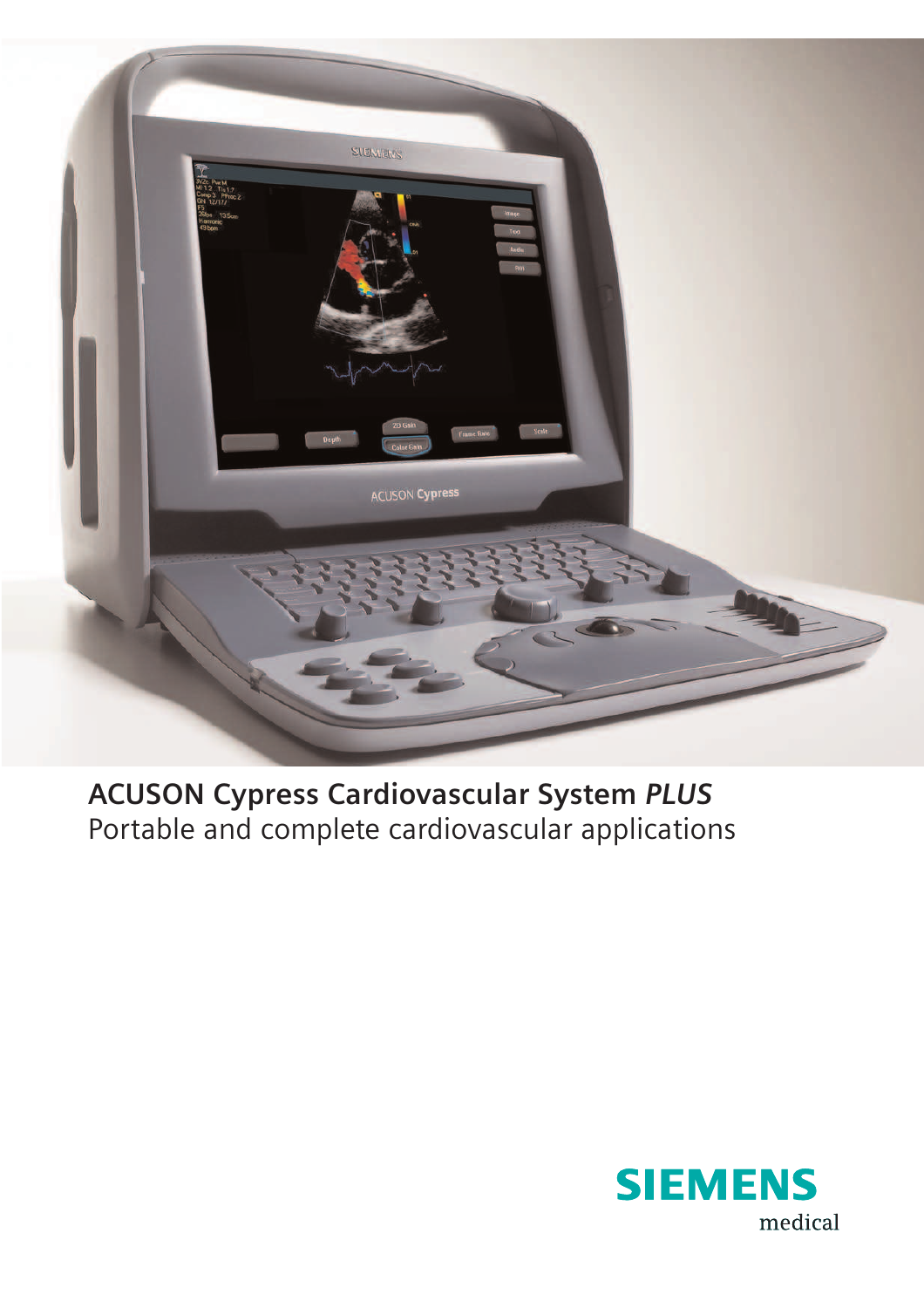

## **ACUSON Cypress**

### **C A R D I O V A S C U L A R S Y S T E M** *P L U S*

The ACUSON Cypress™ cardiovascular system *PLUS* delivers advanced ergonomic design and premium cardiovascular performance in a fully digital, portable, hand-carried unit. The Cypress system features comprehensive echocardiography and vascular applications, and is designed to work in all of your busy clinical environments – from small private office or hospital echo lab to the patient bedside, emergency room, operating suite, and critical care unit.

#### **Comprehensive Applications**

The only portable system on the market with a complete range of cardiovascular applications, including:

- Adult and pediatric transthoracic echocardiography (TTE)
- Multiplane transesophageal echocardiography (TEE)
- Intracardiac echocardiography (ICE) with ACUSON AcuNav™ ultrasound catheters
- Peripheral vascular
- Abdominal vascular
- Comprehensive measurements and calculations as well as report and analysis packages, including integrated stress echo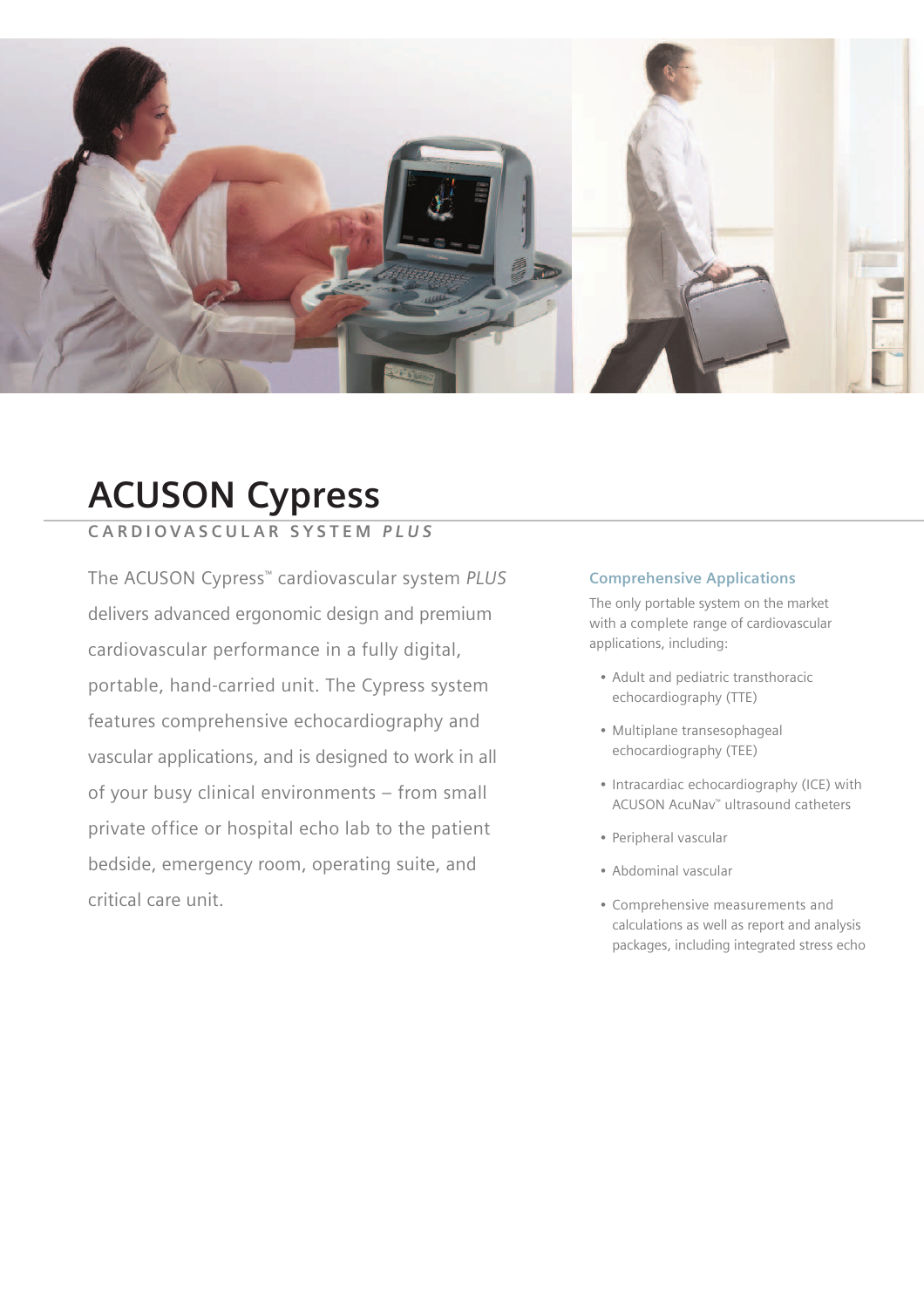

*Mitral stenosis. Transthoracic 4CH LAX view. High sensitivity and temporal resolution in Color Doppler Velocity mode.*



*Moderate tricuspid regurgitation. Excellent sensitivity and resolution of multiplane transesophageal imaging in Color Doppler Velocity mode.*



*Normal proximal internal carotid artery. High sensitivity and resolution in Color Doppler Velocity and PW Spectral Doppler mode.*



*Intima-media thickness measurement in normal common carotid artery using IMT application package.*

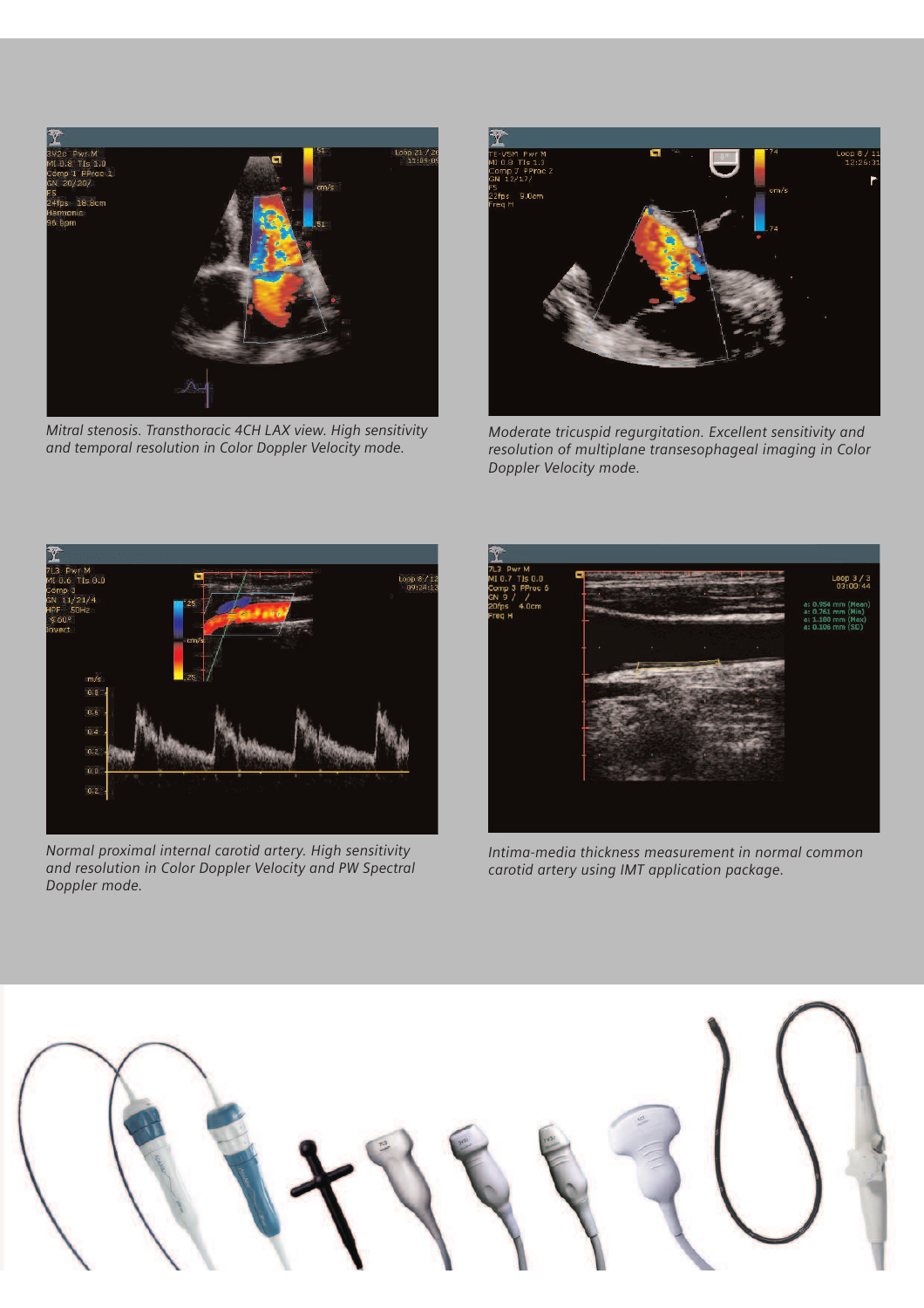

# **ACUSON Cypress**

#### **Workflow Solutions**

- Advanced ergonomic design with home-base control layout makes the Cypress system easy-to-learn and easy-to-use
- Network connectivity with CypressViewer™ ultrasound software allows for cost effective offline study review and analysis on a PC
- Digital connectivity with DICOM standard output to PACS and DICOM Modality Worklist for streamlined workflow and communication
- Transesophageal transducer compatibility across all Siemens echocardiography platforms allows universal use of the same V5Ms TEE transducer in all of your clinical environments
- Instant conversion from a highly maneuverable, height adjustable, cart-based system to a hand-carried unit allows extensive patient access

#### **High Performance**

- Fully digital, proprietary system architecture enables outstanding imaging performance typically seen on high end systems for uncompromised diagnostic confidence
- Advanced transducer technology migrated from the ultra-premium ACUSON Sequoia<sup>™</sup> ultrasound system for superior image quality
- High temporal resolution and sensitivity in color Doppler due to multiple beam formation provides highly detailed information for improved patient outcomes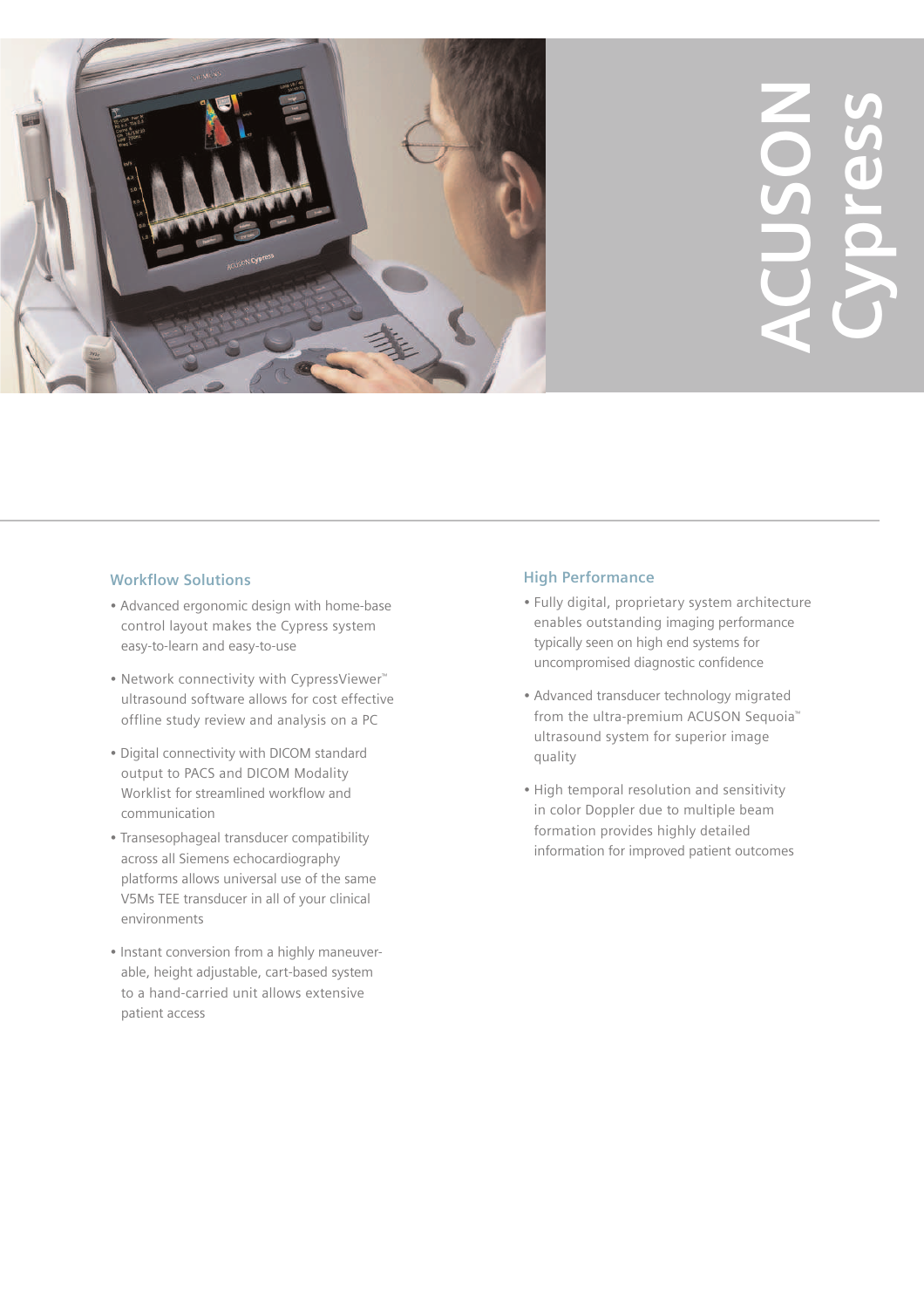

#### **Specifications**

#### **Operating Modes**

- 2D fundamental and harmonic imaging
- Color Doppler Velocity
- Color Doppler Energy
- M-mode
- PW spectral Doppler
- CW spectral Doppler
- Duplex with PW and CW Doppler

#### **Transducers**

- 3V2c: Adult TTE, 2-4 MHz phased array
- 7V3c: Pediatric TTE, 3-7 MHz phased array
- 7L3: Vascular, 5-7 MHz linear array
- 4C1: Abdominal, 2-4 MHz curved array
- V5Ms: Adult multiplane TEE, 3-6 MHz phased array used on all ACUSON echocardiography systems (requires V5Ms Adapter for micropinless MP connector)
- ACUSON AcuNav™ 8F ultrasound catheter, ICE, 5-7 MHz
- ACUSON AcuNav™ 10F ultrasound catheter, ICE, 5-7 MHz
- Aux CW: 2 MHz, Adult and pediatric TTE, non-imaging, CW spectral Doppler
- EC601BF connector type

#### **Options**

- Integrated Stress Echo
- Intracardiac Echo (ICE)
- Intima-Media Thickness (IMT) Measurements
- Advanced Triggering
- DICOM Network Output
- Custom Cart

#### **Physical specifications**

- Weight: 19 lbs / 8.6 kg
- Height: 13.67" (34.7 cm)
- Width: 15.58" (39.6 cm)
- Depth: 7.64" (19.4 cm) with keyboard up;  $17.0$ " (43.2 cm) – with keyboard down
- Integrated digital 12.1" (30.7 cm) flat panel display with tilt
- Optional mobile custom cart: integrated Cypress system mounting platform with latch, 12" / 30.7cm height adjustment, 4-wheel pivot, 3 transducer holders, gel holder, shelves for peripherals and storage, Uninterruptible Power Supply (UPS), cable management

#### **Power Requirements**

- Universal power supply for North America and International requirements
- Input voltage: 100-120/200-240 V AC
- Frequency: 50-60 Hz
- Current 1.2/0.6 A
- Nominal input power: 144 VA